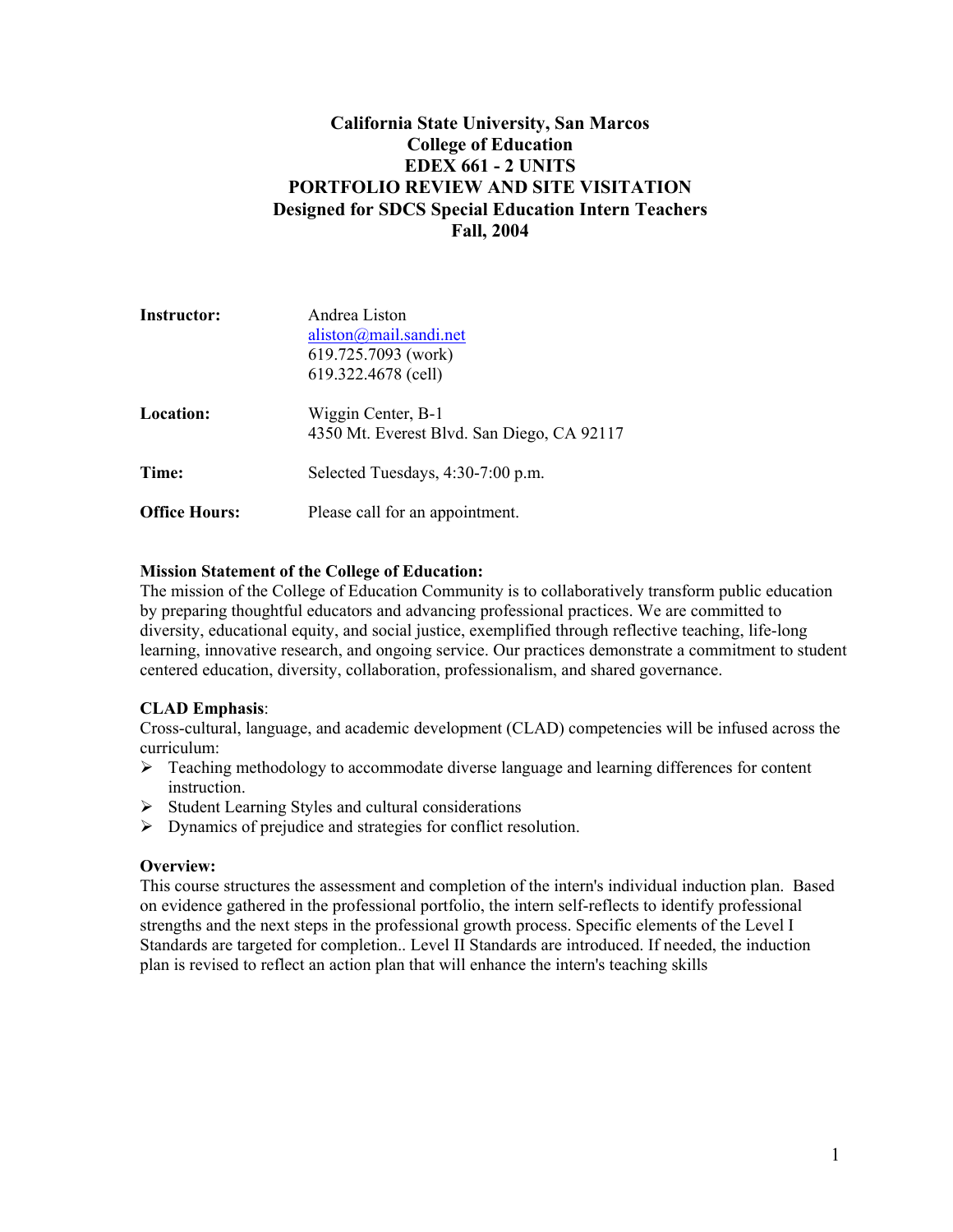## **Content and Performance Goals/Objectives:**

Upon completion of this course, each student will:

- Complete (revise if needed) the Intern Induction Plan to include strategies and timelines for professional growth.
- Complete the Level I Professional Portfolio to include:
	- $\triangleright$  Portfolio box with file folders for artifact representation
	- $\geq$  3-ring binder with dividers, containing one page reflections on standards\*
- Develop Level II Professional Portfolio to include:
	- ¾ Outline for Level II Portfolio\*

\*Fulfills the writing component of 2,500 words/10 pages.

## **Required Materials:**

- Campbell, Cignetti, Melenyzer, Netles & Wyman (2001, 1997). How to Develop a Professional Portfolio, A manual for Teachers, Second Edition, Allyn and Bacon: MA.
- Instructional materials distributed in class meetings.
- Professional portfolio materials.

## **Assessment Procedures and Scholastic Requirements:**

- Consistent attendance and participation in class and on-line..
- Revision, implementation, and documentation of the Intern Induction Plan as reflected in the professional portfolio.
- Completion of the Level I Standards.

## **Grading Rubric**

Credit: Completion of the scholastic and attendance requirements. No Credit: Failure to complete the scholastic and attendance requirements.

## **Attendance Policy**

*The attendance policy of the College of Education: Due to the dynamic and interactive nature of the courses in the COE, all students are expected to attend all classes and participate actively. At a minimum, students must attend more than 80% of class time, or he/she may not receive a passing grade for the course at the discretion of the instructor.* This course meets a total of 8 times (5 face-toface and 3 on-line) Missing more than one class session may result in receiving a "no credit" for the course. An absence will require a make-up assignment. This assignment will need to be completed to receive credit for the class. Should a student have extenuating circumstances, the instructor must be contacted as soon as possible.